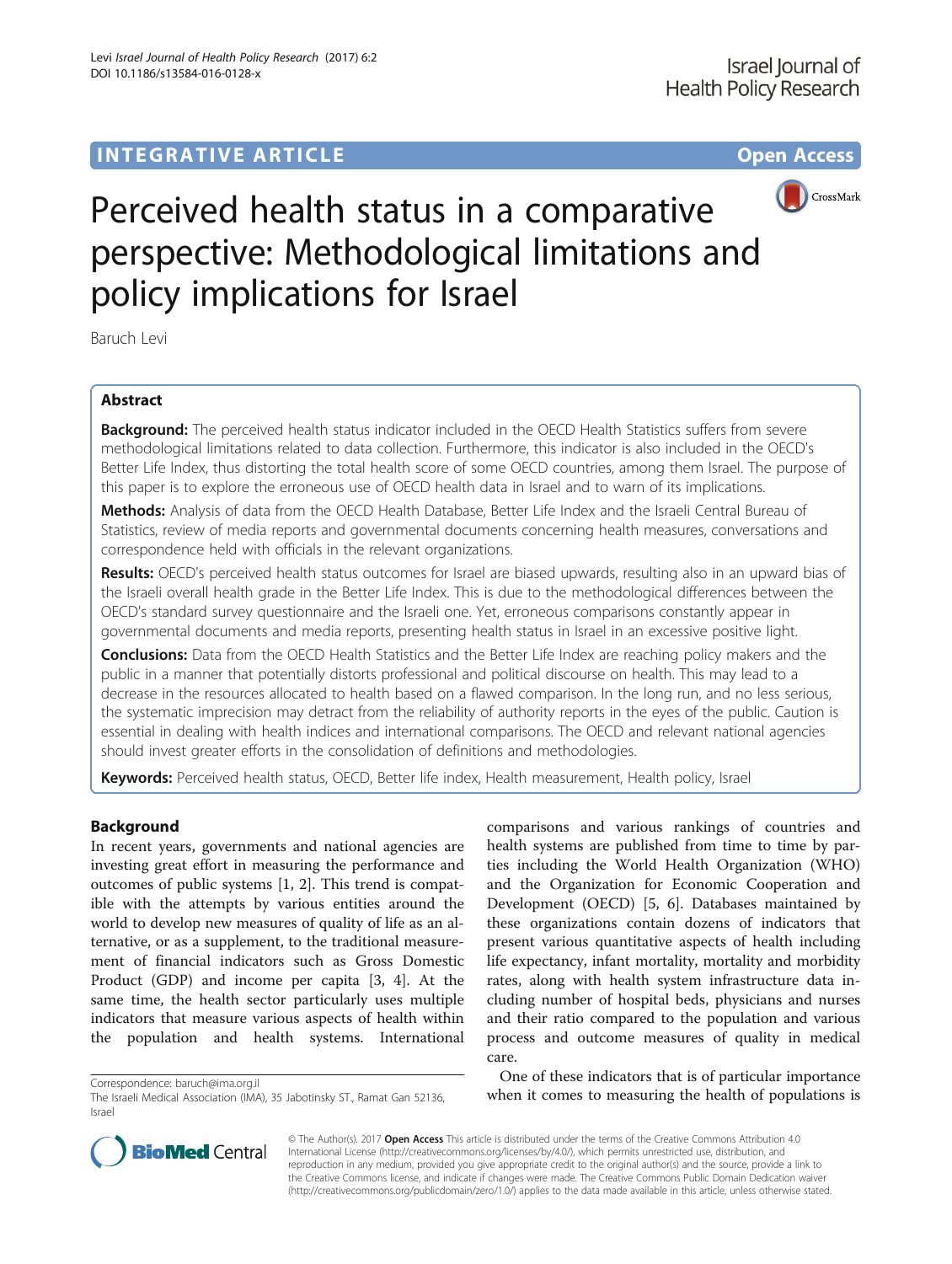"perceived health status". This indicator is based mainly on survey questionnaires that contain, in various formulations, the question: How do you assess your health? The possible answers to this question lie in a number of choices between the best and worst situation. The response is supposed to reflect the subject's feeling regarding the state of his health [[7\]](#page-9-0).

In the annual data published by OECD about the state of health in the 35 member countries, Israel is constantly prominent in the high percentage of citizens who define their condition as "very good" or "good".<sup>1</sup> This percentage is one of the highest among organization members and is generally on the rise. On this indicator, and in other health indicators including life expectancy and infant mortality, Israel's outcomes are among the highest worldwide [\[5](#page-9-0), [6](#page-9-0)].

Furthermore, the OECD publishes its unique annual quality of life index (Better Life Index - BLI). This index is composed of several categories of measures whose content attests to the quality of life in the country, e.g. education, environment, employment and housing. One of these categories is health. The overall health score is comprised of the scores on two equally important indicators on which Israel particularly excels – life expectancy and perceived health status. Therefore, Israel is among the leaders on this category among the world's economically developed countries [\[8](#page-9-0)].

At face value, it looks like a fairly positive reflection of Israeli society. However, more detailed study of the measurement methods reveals severe methodological limitations preventing acceptable international comparison of some OECD countries, including Israel.

In this article, I will present the methodological problems involved in international comparison of selfassessment of health published by OECD, with a particular reference to Israel. I will then show how this comparative data is placed before policy makers, the media and the public and point out the hazards involved in using this data and publishing it when formulating health policy on a national level.

## Methods

The analysis of the methodologies used to collect and process the data for OECD's "perceived health status" indicator was done in the following way: Several databases maintained by the OECD and the Israeli Central Bureau of Statistics (CBS), namely the OECD Health Statistics, the OECD BLI and the CBS social survey, were explored. A comparison between the formats of the survey questionnaires was performed, followed by a comparison of the surveys' findings in each OECD country, with an emphasis on Israel.

Later on the investigator reviewed press reports and official reports by government bodies published in

Israel between 2011 and 2016 to assess the presentation of the "perceived health status" indicator. Based on these publications the investigator identified hazards deriving from reliance on international comparisons with a meager methodological base in policymaking and on the media.

Less formally, the investigator also had several interactions (conversations and correspondence) with official parties in the OECD and the CBS. These interactions helped him comprehend these parties' approach to the data underlying the "perceived health status" indicator and the methodology on which it is based. They will be discussed further below.

## Results

Every year, the OECD publishes a collection of more than 1,200 indicators that assess the state of health and the health systems of its member countries. These indicators are divided into several content categories including health status, health care resources, health care quality indicators etc. On each category, comparison may be made between member countries on an annual basis.

Clearly, the reliability of the comparison primarily depends on the uniform definition of the measured indicator and method of measurement in each country; otherwise, the international comparison becomes invalid. In indicators based, for example, on surveys held among sample populations in different countries, the use of a survey questionnaire phrased in the most uniform way possible is of utmost importance. However, this condition does not exist in the case of the "perceived health status" indicator. The methodological variation among survey questionnaires influences the results of the international comparison and that in its turn influences the above-mentioned BLI, published by the OECD in recent years and which has been gaining a lot of public attention.

The OECD defines perceived health status in the following manner [\[7](#page-9-0)]:

"Percentage of the population, aged 15 years old and over who report their health to be 'good/very good' (or excellent) (all positive response categories), 'fair' (not good, not bad),'bad/very bad' (all negative response categories)".

Most countries, mainly European countries, use a joint survey questionnaire in which the question "how is your health in general?" may be answered with one of the five following choices: very good, good, fair, bad, very bad. $2$  As mentioned in the above definition, the OECD divides the results into three categories that it publishes in its database: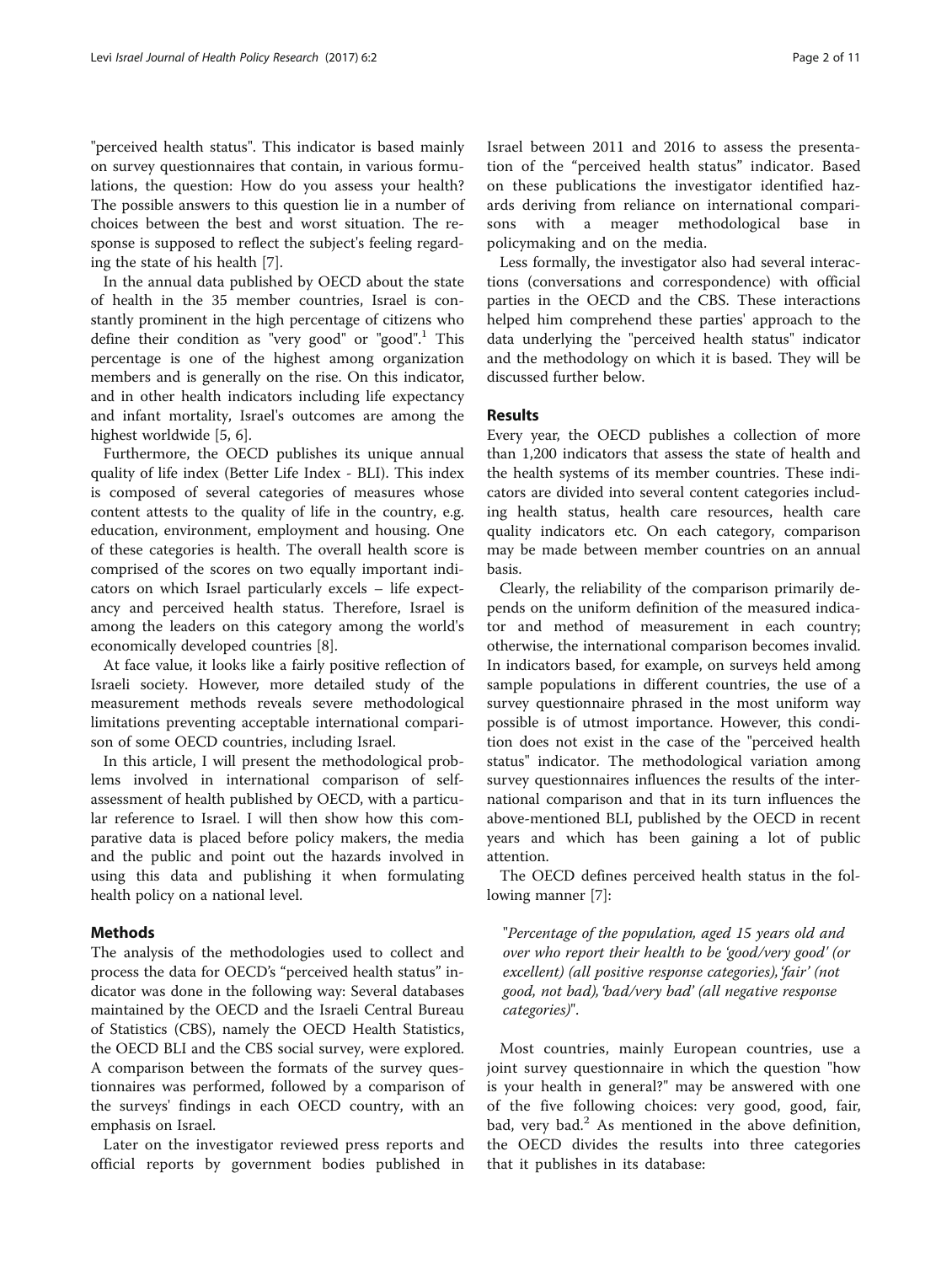- <span id="page-2-0"></span> A positive health assessment category comprised of the proportion of individuals that selected one of the two positive choices (very good or good),
- A neutral category containing the proportion of individuals that chose the middle choice (fair) and
- A negative health assessment category that includes the proportion of those who chose one of the two negative choices (bad or very bad).

In technical documents that accompany the database, the OECD notes it has still not achieved full uniformity of this indicator among member countries and indeed, several countries use differently phrased questionnaires: Australia, Canada, Chile, Israel, New Zealand and the USA  $[7]$  $[7]$ .<sup>3</sup>

In what way do these countries differ from the rest of the OECD and how are their outcomes influenced by the survey questionnaires?

In order to answer these questions, one must separate Israel from the rest of the group inasmuch as Israel is a unique case not only compared to the deviating countries but also compared to all other member countries – and therefore constitutes a particularly problematic case methodologically speaking.

Australia, Canada, Chile, New Zealand and the USA use a common formulation. As the responses to the question about the state of their population health (phrased almost identically), they use the five following choices: excellent, very good, good, fair or poor (in Chile: "regular" and "bad" instead of "fair" and "poor"). In these countries, too, the OECD uses the same principle of grouping the responses into three categories (positive, neutral and negative), only in their case, three of the options are combined into a positive category (excellent, very good, good), and there is only one option (poor) in the negative category.

In contrast, the standard survey questionnaire includes two positive and two negative options. Hence, the aggregate percentage of all subjects that select responses in the positive category in these countries is upwards biased and this gives them an advantage over the countries that use the standard survey question. Figure 1 illustrates this.

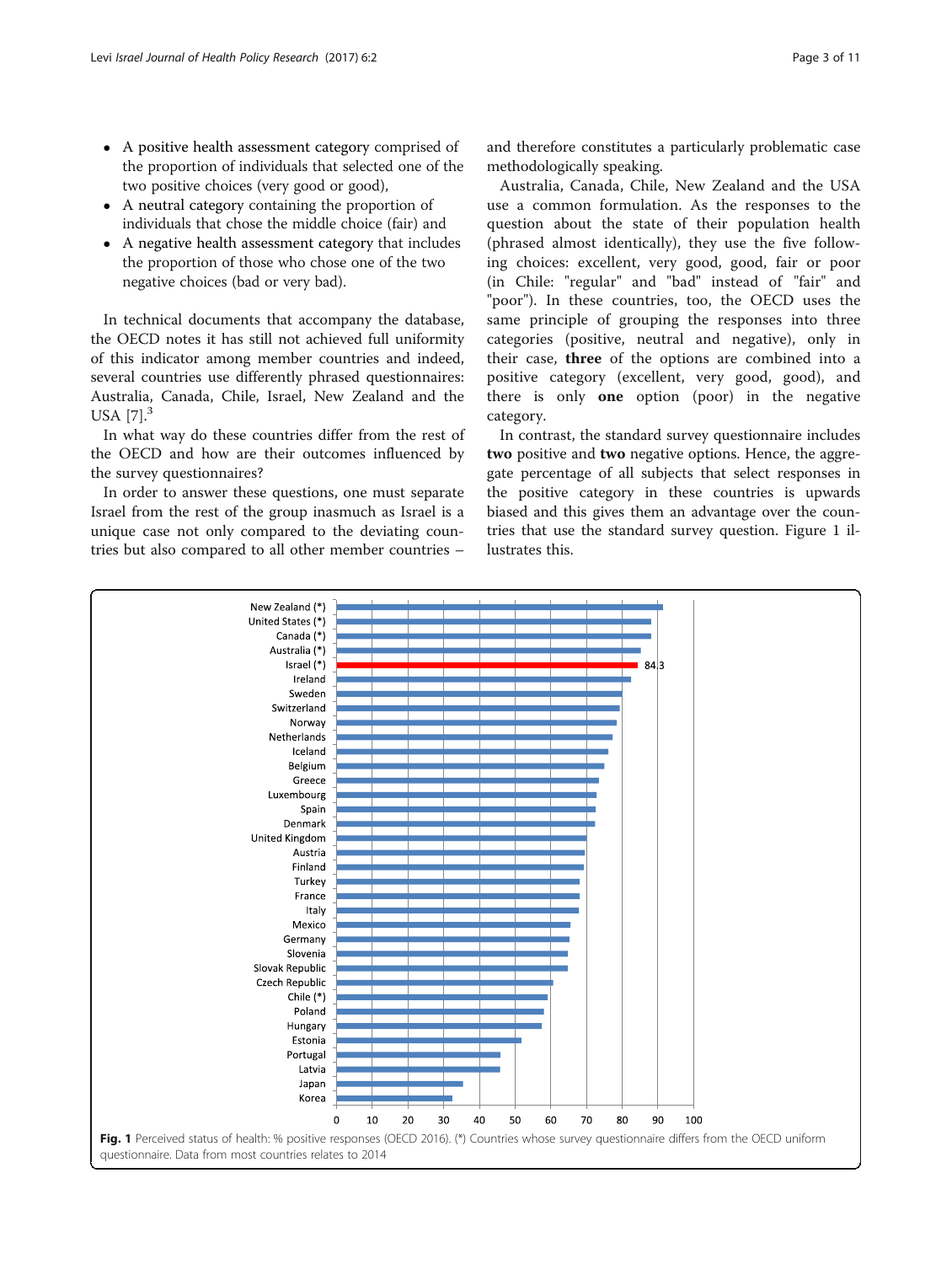The perceived health status indicator data in Israel is based on the social survey carried out by the CBS annually since 2002. The social survey is composed of two major sections: the regular core that contains a large number of questions on various aspects of living including health, housing, employment, education, financial situation, use of computers, religion and religious practice etc., and a rotating section dedicated to one or two new subjects every year, studied extensively [[9\]](#page-9-0).

The perceived health status question is part of the regular core. Its findings are sent by the CBS to the OECD in the fashion used by other member countries in which different entities are responsible for collecting and processing statistical data and transferring their information to the organization. However, unlike other countries, in response to the question "what is your physical condition in general?" the Israeli questionnaire provides the subject with only four choices instead of five, without a neutral choice, i.e. all the choices are either positive or negative (very good, good, not so good, not good at all)  $[10]<sup>4</sup>$  $[10]<sup>4</sup>$  $[10]<sup>4</sup>$  Israel is the only OECD country that takes this approach. Without the option for a neutral response, all subjects who respond to the perceived health status question must provide responses that fall in either the positive (i.e. very good or good) or the negative category (not so good or not good at all). Thus, Israeli data in the OECD database on the percentage of the population with positive perceived health status is biased upwards compared to countries that use the standard questionnaire.

Figure [1](#page-2-0) shows that five of the six countries using the differently phrased questionnaire are in the five top places on OECD (except Chile that lags behind the five other countries on important financial measures including GDP per capita and national expenditure on health). Israel is located in the fifth place with more than 84% of its subjects providing positive responses. However, due to the particular formulation of the Israeli questionnaire, the Israeli data on the percentage of the population with negative perceived health status is also biased upwards. Figure 2 provides indication of this.

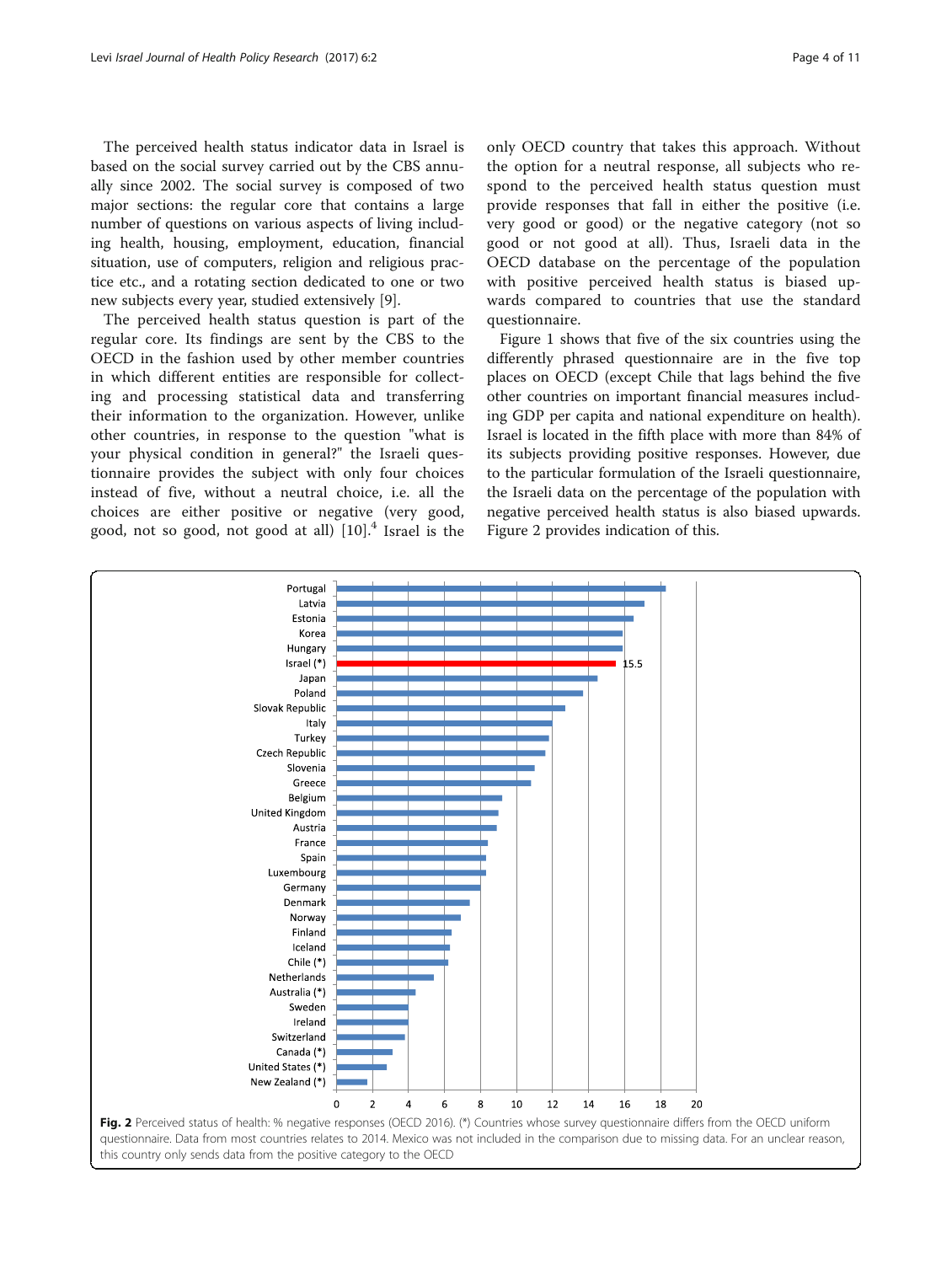Israel is among the leading countries on both positive perceived health and negative perceived health. On the other hand, the four other countries leading on the positive category, that also have questionnaires that deviate from the standard, are at the bottom of the negative category (i.e. a very small percentage of subjects perceive their physical condition as negative). As mentioned, unlike Israel, these countries provide the subjects with a neutral choice and only one negative choice instead of two.

Israel is the only OECD member country at the top of both positive and negative rating (among the ten leading countries). This anomaly is related to Israel's unique methodology that deviates from the standard accepted by the organization, raises questions regarding to the state of health in Israel: Is it so good? On the other hand, is it so bad? The answer to this question at the moment seems to be: depends on how the picture is presented.

The problem is further stressed in view of the publication of the OECD BLI, since on this index the "perceived health status" indicator has a key position. The popularity of the index among policy makers and the media turns academic-methodological deliberation of the question of the measurement of this indicator into a political and public issue that should not be ignored. It should place a warning signal before decision makers, health organization, the media, the public at large and other interested parties with regard to the "treatment" and interpretation they give to health indices.

## Perceived health status, state of health and OECD Better Life Index

BLI is an index launched by the OECD in 2011, and since then published annually as a part of the organization's continuing effort to measure well-being and societal progress (the Better Life Initiative). The index is a pioneering attempt to present in a comparative way various aspects of quality of living in different countries, following the general agreement among experts that simple financial measures such as GDP per capita, cannot attest to quality of life. The index includes 11 different categories relating to living: housing, income, jobs, community, education, environment, civic engagement, health, life satisfaction, safety and work-life balance [[3\]](#page-9-0). Each category is composed of the combination of one to four specific indicators presenting different aspects of its content world. The score awarded to each country on each of the indicators is derived from its position compared to the other countries. Thus for example, the country with the highest life expectancy will receive the score of 1 and the one with the lowest life expectancy will receive zero. The remaining countries will be scored according to their position on this continuum [\[8\]](#page-9-0).

The scoring formula is:

Value to convert‐minimum value Maximum value‐minimum value

When the indicator is negative (e.g. "rate of murder cases" in the "safety" category) the formula will be:

 $1 - \frac{Value to convert-minimum value}{Maximum value when the minimum value$ Maximum value‐minimum value

Each indicator has equal weight. Therefore, the final score on each area is the mean score of the indicators converted into a scale between zero and ten.

The health category is comprised of the two following indicators: life expectancy and perceived health status. The OECD determined that the perceived health status indicator should be the aggregate proportion of subjects on the positive assessment category. Thus, the score awarded to Israel may be calculated in the following manner<sup>5</sup>:

Life expectancy from birth (years):

Maximum = 83.4 (Japan) Minimum =  $56.8$  (South Africa)<sup>6</sup>  $Israel = 82.1$ 

Normalized score for Israel according to the above formula: 0.951

Perceived health status (percent):

Maximum = 90 (New Zealand) Minimum = 35 (South Korea)  $Israel = 80$ 

Normalized score for Israel according to the above formula: 0.818

The general health score (after averaging the two normalized scores and converting to a scale between zero and ten): 8.85 (or rounded to 8.9 on the BLI website) which puts Israel in the seventh place among the 38 countries.

At this stage, the question arises as to how Israel's position would change had we modified the measurement method somewhat and exchanged the positive health assessment category for a negative one (i.e., instead of using the aggregate percentage of individuals that perceive their health as good or very good, we would have used the percentage of those that perceive it as bad/very bad. Naturally, the smaller their number, the better the general health condition). This form of measurement equals the present form in its methodological and theoretical legitimacy. Moreover, it can be argued that from a normative aspect it even exceeds it: A society could, and perhaps should, be assessed by its approach to its weaker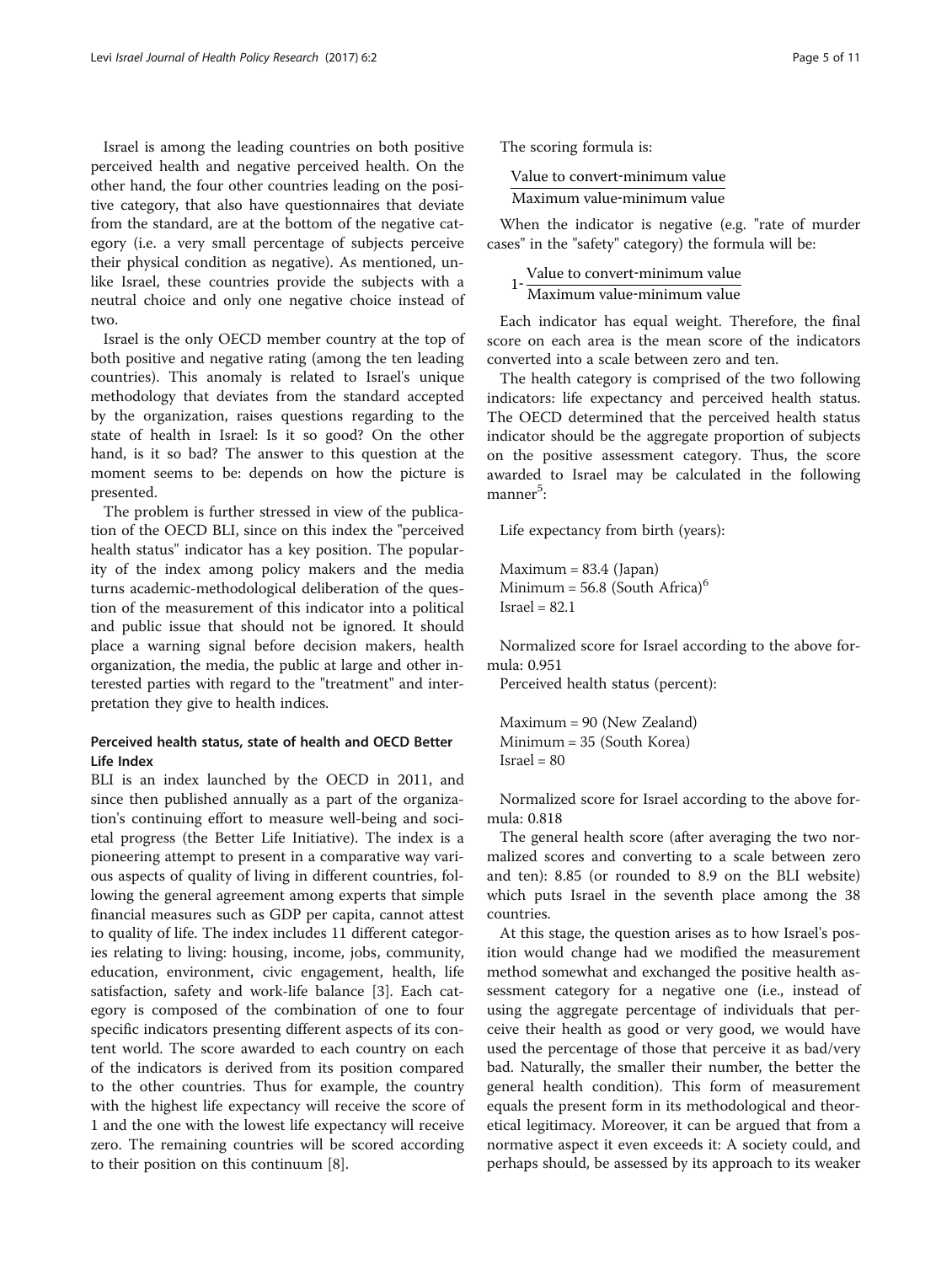members and definitely those that require medical assistance above all. Therefore, from a social viewpoint, when examining questions relating to the quality of living of human societies it is better to focus on the percentage of those that suffer the most instead of those whose personal situation, according to their testimony, is good to excellent.

I will now recalculate the perceived health status index according to the negative health category for the 34 OECD nations<sup>7</sup>:

Perceived health status (percent):

Maximum = 20 (Israel) Minimum = 2.3 (New Zealand) Israel  $= 20$ 

Normalized score: 0

One may observe that because the Israeli data is the maximum point (and therefore the most negative in this case); Israel's indicator score is zero. Therefore, Israel's overall health score according to this calculation is 4.75. Israel's position thus falls down to the 31st place at the bottom of the list, preceding only Estonia, Hungary and Latvia.

Of course, as mentioned earlier, the omission of a neutral choice from the Israeli survey questionnaire "blows up" the aggregate percentage of subjects in the negative health perception category. However, had the OECD decided to use it instead of the positive category, Israel's condition compared to the other countries would have been the opposite of its current position. The picture would have been turned upsidedown without changing a thing on the selected indicators, their weight and the assessment methodology. Nothing has changed in the data collected in the Israeli survey regarding perceived health status. They were not re-calculated or subject to any extrapolations. The only change was in selection of the assessed category from within the indicator, which at least according to the author is preferred to the existing situation from a social viewpoint.

One may assume that had Israeli data been based on the standard survey, Israel's location on the health category would have been somewhere between its present location and its position based on the calculation suggested above, since a neutral option would have absorbed some of the subjects both from the positive and negative categories. Therefore, Israel's final result would probably have been more moderate.<sup>8</sup> One must also note Israel's perceived health status is on a continuous rise. On the other hand, that is the case in many other OECD states, and since BLI is a relative index, it is hard to say whether Israel's position would necessarily improve in future.

Careful, indices ahead! Between measurement and policy

The OECD does note in its publications the methodological variance between countries and warns of comparing them; however, these clarifications are sometimes "hidden" in the small letters and in database technicalmethodological notes [\[3](#page-9-0), [5\]](#page-9-0). The actual index receives massive media coverage, while the methodological notes receive virtually no media attention. The health score attracts particular attention, being Israel's highest score from among the different aspects, while its score on other areas is mostly medium or less. Israel's health situation gains many compliments and the score it receives is presented as an impressive achievement, along with attempts to explain it usually through the extraordinary efficiency of the health system or a particularly healthy lifestyle.

This for example, is how "The Marker" newspaper reported on the Better Life Initiative [[11](#page-9-0)]: "…Despite the small investment in the health system, the percentage of those reporting good physical condition in Israel is higher than in other member nations. The writers of the report noted the data is impressive considering the fact that national expenditure on health in Israel (both per capita and as a percentage of GDP) is lower than the average in OECD and Israel's health system is particularly efficient. The organization notes that perhaps Israelis' health is better due to a healthier lifestyle – they consume less sugar and alcohol and more fruits and vegetables compared to other members, and the percentage of smokers is lower".

One may wonder how these explanations, true or false, would be compatible with the alternative outcome calculated above or alternatively how those parties would have explained a relatively moderate outcome that would probably have been produced had Israel used the standard questionnaire recommended by OECD.

The Haaretz newspaper also discussed Israel's high position in the health category. The surprising Israeli outcomes were called in an article "the Israeli paradox", i.e. excellent health outcomes gained with relatively low investment in health services infrastructure, despite claims made by physicians and other professionals that the health system is in dire straits. A series of experts interviewed for the article offered explanations for the paradox seemingly deriving from BLI findings [\[12](#page-9-0)]. Needless to say, a series of objective health and medical indicators (e.g. infant mortality and life expectancy) indeed hint at the existence of this type of paradox. However, if it does or does not exist, surely nothing may be concluded about its existence from the BLI index as long as it is calculated in its present form. In any case, in its present form, the index supports the contention that a health paradox indeed exists and thus supports parties wishing to curtail the costs of the health system. As the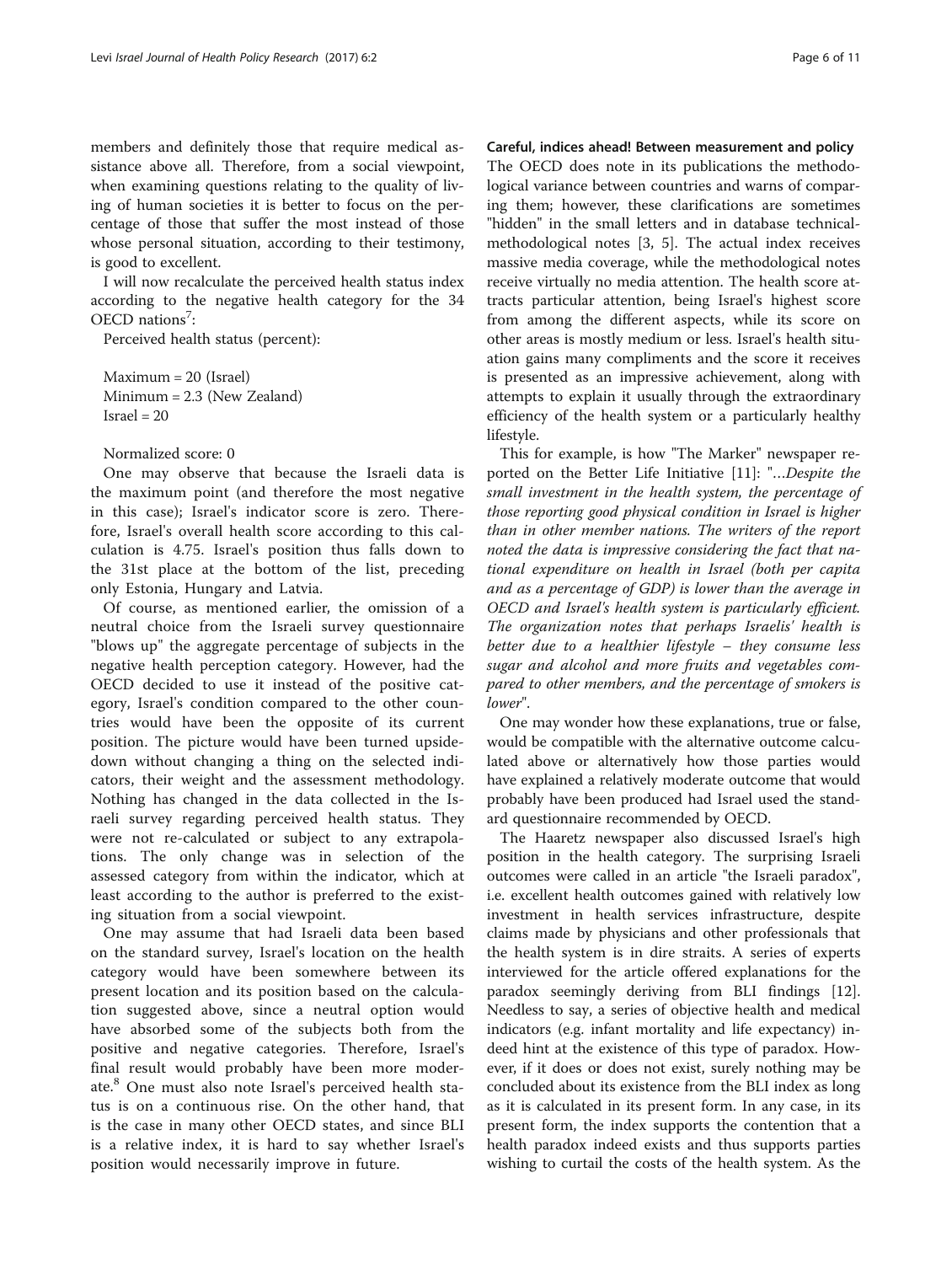reporter aptly described in his article [\[12](#page-9-0)]: "…This data joins messages that Ministry of Finance (MoF) Budget Division officials have wished to convey in recent years: against the background of physicians' and nurses' strikes, the MoF consistently pointed out that Israel's position is at the top of the rating on international comparisons of leading health indicators, e.g. life expectancy, infant mortality and fertility rate."

Indeed, in its health budget proposal for 2017–2018 the MoF argued for the "proven success of the public healthcare system in preserving and improving the population's health" and for the "satisfaction of the Israeli population of the healthcare system". The MoF supported its contentions with a series of international comparisons, highlighting Israel's impressive outcomes in several important health measures such as life expectancy and Infant mortality. It also presented the high proportion of Israelis perceiving their health as good or very good in comparison to other OECD countries, without mentioning the methodological limitations of the comparison that inflates the Israeli outcome [\[13\]](#page-9-0).

In 2012, the MoF made an international comparison based on OECD data. The document itself was not published, but its data was provided to the Globes newspaper [\[14\]](#page-10-0). The article praised the state of health in Israel and among other things said "Israelis are extremely satisfied with the quality of their health". The MoF research and economics division was quoted in the article, saying "Israel excels in public health". In correspondence with the MoF I was provided with the OECD BLI data quoted in the article. These documents served as a basis for the erroneous comparison [[15\]](#page-10-0). In its series of "How's life" publications dating from 2011, the OECD "red-flags" countries whose perceived health status data is incomparable due to methodological differences, but only in the 2015 publication Israel was finally added to this group [[3,](#page-9-0) [16](#page-10-0), [17](#page-10-0)].

The Bank of Israel's report from 2012 also quoted BLI findings. The report noted Israel is above average in health as well as several other aspects. In this part of the report, the Bank of Israel found a connection between GDP per capita and economic welfare, therefore the Israeli case regarding health was again perceived as unusual: a country with relatively modest financial means (compared to most economically developed countries) that manages to produce excellent health for its citizens [[18\]](#page-10-0). Here too, the message that arises from this (even though not stated explicitly) is that additional investment in health may be unnecessary, based on the BLI index.

BLI findings made their way to "the Caesarea Forum", an annual economic convention held by the Israel Democracy Institute. There the index received criticism in a discussion of inequality in health [[19](#page-10-0)]. However, the

criticism did not relate to the methodological distortion discussed in this paper; instead, it focused on the fact the average measured by the index conceals wide inequalities in health that are not expressed – a true and justified claim in itself, but also true when it comes to many other indicators. As for the index findings, it was claimed, again, that Israel was in a high position.

What about the Ministry of Health (MoH)? The MoH also takes pride in Israel's achievements relating to health [[20\]](#page-10-0). It notes on its website that "the Israeli health system is located in extremely high positions with regard to efficiency of the health system and its results (original bold letters). On the organization's quality of life Index, Israel is seventh when it comes to health and on the efficiency index that examines the potential gain in life expectancy Israel is ninth among women and seventh among men."

The Ministry links the BLI index outcomes to another form of assessment that focuses on the efficiency of the health system in terms of life expectancy. It thus supports the assumptions of its predecessors regarding the efficiency of the health system, again without relating to biases in the index that do not allow acceptable comparison between Israel and other countries.

## **Discussion**

Except for the use of questionnaires that differ from the methodology instructed by the organization, the most prominent common denominator among the deviating countries is their population that is on average slightly younger compared to the population of other economically developed countries, e.g. Western Europe, Northern Europe or Japan. Arguably, younger populations tends to have better health and therefore – tend to have higher personal assessment of their health, as evident in the following figure which indicates that the proportion of positive reporting of health status decreases with age [\[5](#page-9-0)] (Fig. 3).

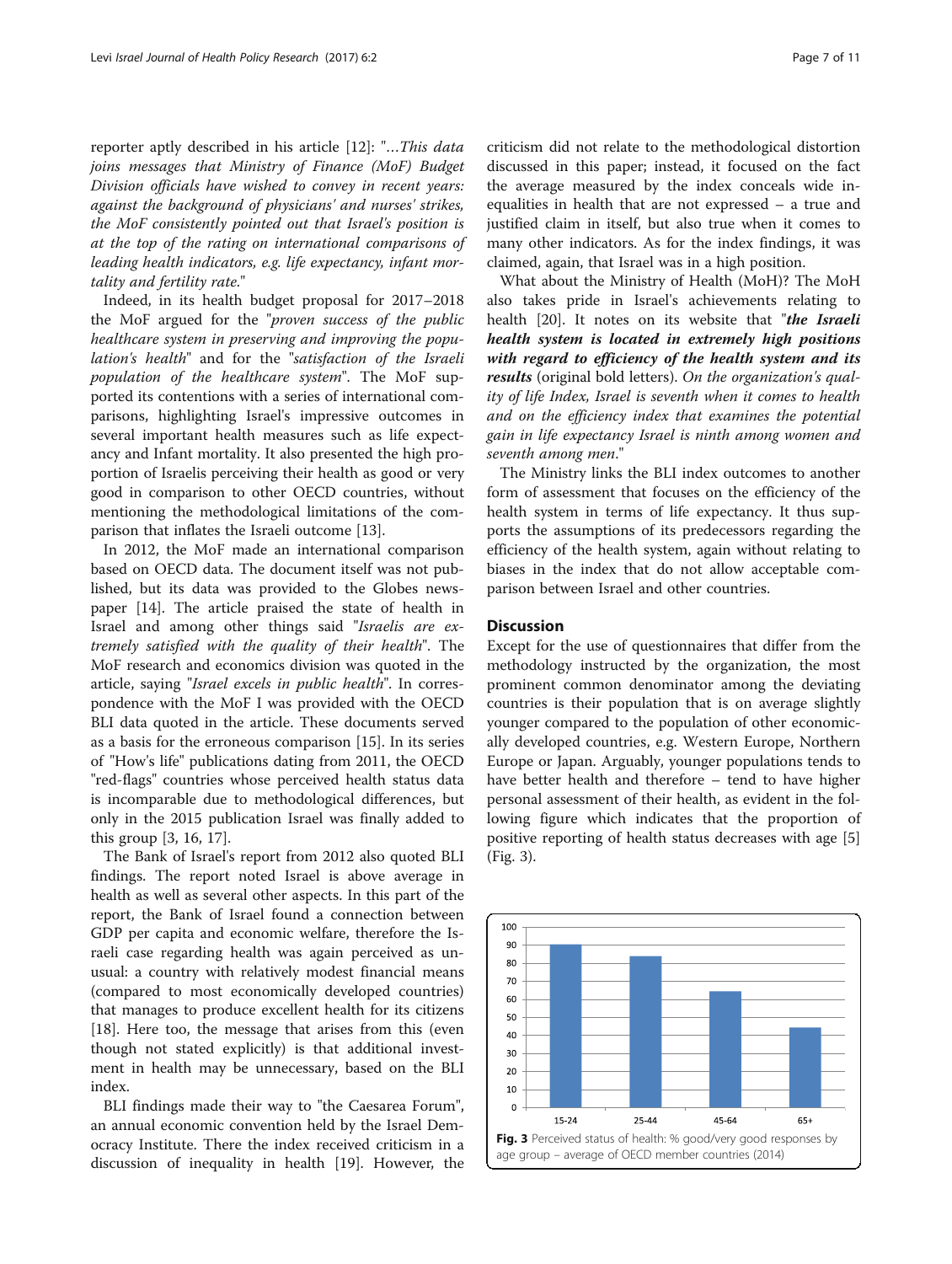Figure 4 further supports the argument that younger populations report better health by examining the Israeli CBS data when the population is divided into five age groups. Again, positive reported health status decreases with age and negative reporting increases [\[9](#page-9-0)].

The age impact is particularly important in the Israeli case in which the percentage of 65-plus is 11% of the population while in countries such as Germany, Italy and France it is 20% or more [[21\]](#page-10-0). Since OECD data are not standardized for age, one may assume this variable also contributes to Israel's place at the top of the ranking [[22\]](#page-10-0). On the other hand, there are several other countries such as Iceland, Luxemburg and Norway whose percentage of elderly population are relatively small as well and are not ranked at the top five. These countries use the regular OECD questionnaire.

However, it is difficult to point out additional factors that could influence self-assessment of health common to all five leading countries and setting them apart from all the others. In fact, the relevant economic and structural differences between these countries are quite apparent. They are expressed in the type of health systems they have (public compared to private funding, e.g. New Zealand versus USA), physical condition of the population (e.g. great difference in life expectancy and infant mortality between Israel and the USA) and their financial situation (different levels – with great difference between countries – of GDP per capita) [[5\]](#page-9-0). Seemingly, the prominent economic property shared by all – a relatively high level of economic inequality compared to other developed countries – should have negative influence over their outcomes and somewhat balance the influence of the younger population, assuming economic inequality has negative influence over the health of the entire population [[23](#page-10-0)–[25](#page-10-0)].

Perhaps, in addition to all the above, there may also be cultural differences that could influence the results. Inter-cultural differences expressed in surveys have been reported in the literature. It was thus found that Hispanics tend to select responses that are more extreme



than those chosen by white Americans on the fiveoption scale [[26](#page-10-0)]. OECD reports a cultural tendency among the Japanese to give more moderate answers, less radical or "extroverted" compared to citizens of other countries (central tendency bias) [[27\]](#page-10-0). However, standardizing results by cultural tendencies faces great methodological and theoretical obstacles. Furthermore, it is difficult to define cultural variables, assess their influence or point out the causal mechanism through which they operate. In any case, according to the OECD, despite the subjective nature of this question, it turns out the responses manage to provide a good forecast of the future use the person will make of health services [\[8](#page-9-0)]. Thus the great importance given by the OECD as a variable that attests to the state of the population's health.

In summary, taking into account the different variables that could influences the "perceived health status" indicator; it seems that the outcomes were heavily influenced by the methodological deviation in the questionnaires, thus contributing to the high position of the five leading countries. My correspondence with OECD officials indicates the organization is aware of the problem of positive deviation common to these countries and agrees with this assessment. The organization further stated it was only able to encourage national authorities to use a uniform questionnaire but is unable to force it on them [\[22](#page-10-0)].

The findings indicate that the influence of the BLI index is reaching policy makers as well as the public through the media and messages issued by public officials. These reports do not attend to the methodological problems involved in measurement and do not mention that these problems severely compromise the ability to compare Israeli data to that of other nations. The excessive positive light on Israeli data generates a mistaken professional and public discourse that may give rise to unwanted results. The major risk is that decision makers and the public will be convinced by imprecise measurement and irresponsible publications that the state of health is better than it really is. As a result, decisions may be made to channel societal resources to other areas in which Israel ranks much lower than in health. Distorted reading of the outcomes may cause distortion in allocation of resources in a way that may be hard to set straight subsequently.

This issue has recently become particularly important as the Israeli government declared its commitment to the development of quality of life measures and their integration into socio-economic policy processes in two government decisions from 2012 and 2015 [\[28](#page-10-0), [29](#page-10-0)]. Health measures are included in this initiative, with perceived health status among them. But even in a report that discusses the initiative and was presented in 2015 in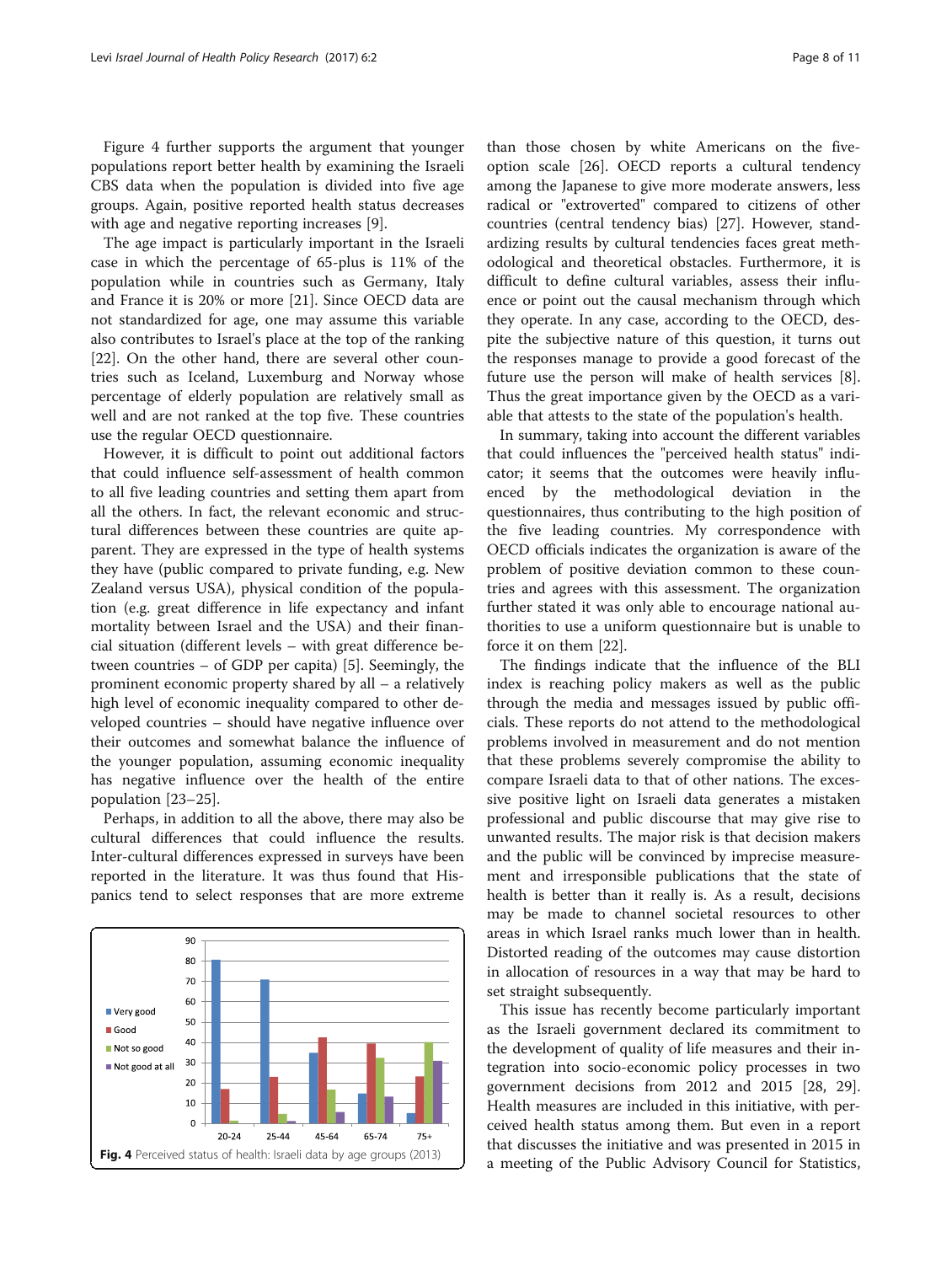which among its duties advises the government in statistical issues concerning state affairs, there seems be no reference to the methodological limitations of the international comparison of perceived health status. Israel is once again presented as one of the OECD leaders of this particular indicator [[30](#page-10-0)].

The fact that this is not an anecdote or a single case that does not attest to the overall situation is no less problematic. Recently, the Taub Center published a study about waiting times for medical services in Israel, including waiting times for elective surgeries, based on OECD data. Again, the comparative view compliments Israel, but the researchers noted the differences in the measurement methods, including the question – what defines a "queue" (how is its starting point determined). They noted that Israeli data might be distorted downwards, i.e. – queues in Israel may be longer than published compared to other countries [[31\]](#page-10-0).

Another indicator of great importance that received harsh methodological criticism in recent years is the number of physicians in Israel compared to the size of the population. Reports published by the Knesset Research and Information Center and the Israeli Medical Association (IMA) explained in detail why the ratio of physicians in Israel is probably lower than that published on the organization's database [\[32, 33\]](#page-10-0). It is mainly related to different ways to count physicians (those licensed to practice medicine compared to the number of physicians actually practice medicine) and to the lack of consistent, accessible and updated information on the number of physicians active in Israel due to the lack of periodic licensing and registration mechanisms employed in other countries.

One should note carefully that in all the above cases the methodological differences divert the data in favor of Israel, not the other way around. Naturally, national authorities find it more convenient to accept methodical imprecision in publications when they flatter the nation's overall situation, even if it is not carried out by them on purpose. One may assume that government agencies and ministries are happy to present the public and decision makers with data that shed positive light on the areas under their control. However, they must consider the implications that may arise. First of all, such assessments may, as mentioned above, distort government policy, mainly with regard to allocation of resources. Another risk is that insufficient effort will be put into addressing important (but little known) problems. In the long run, and no less serious, the systematic imprecision may detract from the reliability of authority reports in the eyes of the public, thus eroding its faith in government institutions. This point is particularly important in the case at hand in view of the fact the social survey was held by CBS ordered by no other than the MoF budget

division, the party that controls allocation of public resources, including the health budget.

It was clear from correspondence held with OECD officials that they are familiar with the Israeli exceptionality and therefore call for a cautious approach in handling OECD (and particularly BLI) data [[22, 34\]](#page-10-0). CBS officials are also well aware of the current situation [[35](#page-10-0), [36\]](#page-10-0). But in the case of the CBS, the change in measurement methodology involves "breaking the series" of existing data since 2002. Arguably, no professional entity that deals with measurement takes this step easily. On the other hand, isn't this a price worth paying for the benefit of a proper international comparison?

Israel's joining the OECD in 2010 was celebrated with great joy. Hasn't the time come to make the changes required to respond to the organizations demands and procedures? One must keep in mind that the organization invests great efforts in collecting data from member countries to enable viable international comparisons that support research on these issues and aid the formulation of health policy.

## Conclusions

Systematic measurement of various aspects of living is required for assessment of populations' quality of life. This measurement, carried out by OECD through BLI, is innovative and arouses great public interest. BLI is composed of a large number of indicators, some taken from the organization's health database. Despite the great effort invested in measurement and despite its getting more sophisticated, consolidation of definitions and methodologies for the collection and processing of data has yet to be completed. This is prominent in the data of the "perceived health status" indicator published by the organization, particularly with regard to Israel. The OECD uses data about perceived health status provided by the CBS. Due to the unique character of the questionnaire used by CBS compared to the standard survey used in most member countries, the Israeli outcomes on this indicator tend to be extreme – both positively and negatively.

The lack of methodological uniformity does not allow viable international comparison. The aggregate proportion of those that perceive their health is positive constitutes half the general health score of each country in the BLI. The Israeli score, upwards biased, places Israel at the top of the ranking, while use of the negative category would have positioned it at rock bottom.

The OECD is aware of this problem and therefore publishes warnings regarding the use of its comparisons, but these warnings are not expressed in media coverage and Israeli government reports. Due to the remarkable attention the index receives, it seems to enhance the impression among decision makers as to Israel's excellent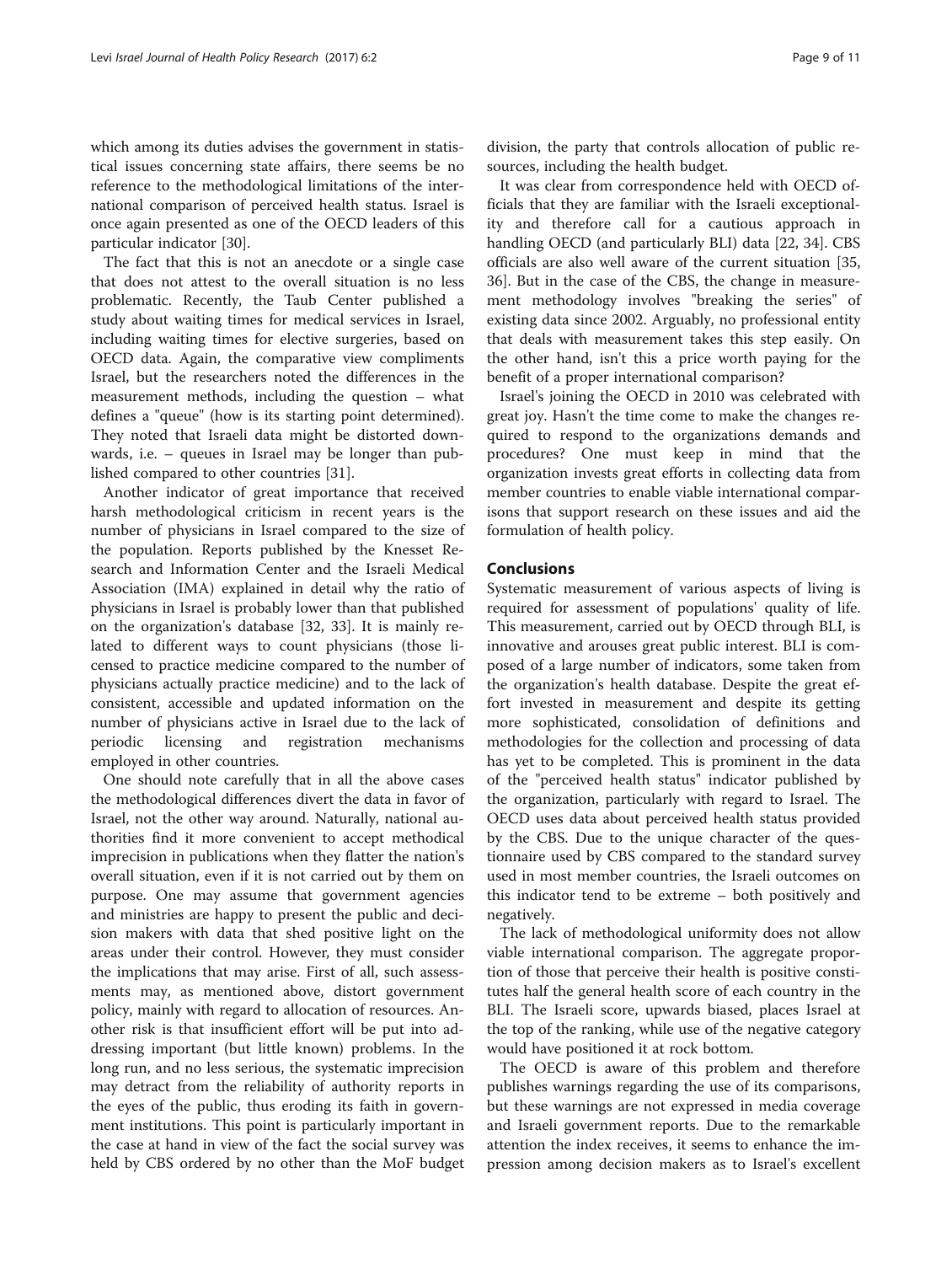<span id="page-9-0"></span>health results compared to its relatively small investment in its health system, although correct comparison would probably have yielded a more modest result. This state of mind among decision makers and the public may contribute to a decrease in the resources allocated to health based on an unacceptable measurement. Other examples mentioned in relation to other indicators, show it is not an isolated case.

Great caution is needed when dealing with indices and international comparisons regarding health, due to their complexity and the methodological difficulties they involve. The authorities trusted with measurement in Israel and in the OECD should invest greater efforts in making the definitions and methodologies on which international comparisons are based more uniform. In addition to the risk of distorted resource allocation, publication of unacceptable comparison may erode public trust in government institutions.

## **Endnotes**

<sup>1</sup>In addition, OECD also publishes perceived health status from Lithuania that is not an OECD member. <sup>2</sup>

<sup>2</sup>There could be slight variations in the phrasing of options as in the cases of Japan and Mexico (for instance "regular" instead of "fair"). <sup>3</sup>

<sup>3</sup>Differences may also be found in the minimum age of the sample population, however they are relatively negligible. In some of the countries, subjects are 15 and over, and in others the minimum age is 16. In Israel, the survey is administered to people over 20. <sup>4</sup>

<sup>4</sup> Alternatively, the subject may say his condition is unclear to him or refuse to answer.

<sup>5</sup>BLI 2016 is based mainly on data from 2013.

6 The index also includes three non-OECD countries: Brazil, South Africa and Russia. <sup>7</sup>

<sup>7</sup>This calculation is based on OECD health data for 2013, which unlike BLI, do not include Brazil, South Africa and Russia, non-OECD members. Mexico is a member, but for an unclear reason it only sends the OECD the positive category data and therefore is also not included in the alternative rating I created. Hence my calculation includes 34 countries instead of 38.

<sup>8</sup>Although caution should be exercised when comparing different surveys with different methodologies, indication of that can be found in the European Social Survey (ESS) which includes Israel. ESS is an academically driven cross-national survey that has been conducted across Europe since 2001 every two years. The survey includes a question of subjective general health with the same five-option scale recommended by the OECD. Israel's aggregated proportion of positive responses (good / very good) in this survey reached 74% in 2012 and 72.4% in 2014 compared with 83.5% and 84.3% in the CBS social survey respectively. Further

## information on ESS can be found in the survey's website: <http://www.europeansocialsurvey.org/>

#### Abbreviations

BLI: Better life index; CBS: Central bureau of statistics; ESS: European social survey; GDP: Gross domestic product; IMA: Israeli medical association; MoF: Ministry of finance; MoH: Ministry of health; OECD: Organisation for Economic Cooperation and Development; WHO: World Health Organization

#### Acknowledgments

The author would like to acknowledge the assistance of and thank all the interviewees for sharing their valuable information and insights. Thank you also to Dr. Amos Zehavi from Tel Aviv University and anonymous reviewers for their useful comments.

## Funding

Not applicable.

#### Availability of data and materials

All data generated or analyzed during this study are included in this published article.

#### Authors' contributions

Not applicable.

#### Author's information

Baruch Levi is a researcher of health policy at the Israeli Medical Association. He holds a BA in Economics and International Relations from the Hebrew University in Jerusalem, an MA in Political Science from Tel Aviv University and is currently working on his PhD about the implementation of neoliberal policies in the Israeli healthcare system.

#### Competing interests

The author declares he has no competing interests.

### Consent for publication

Not applicable.

#### Ethics approval and consent to participate Not applicable.

### Received: 14 September 2016 Accepted: 14 December 2016 Published online: 13 January 2017

#### References

- 1. Pollitt C, Bouchaert C. Public Management Reform. 3rd ed. Oxford: Oxford University Press; 2011.
- 2. Diefenbach T. New public management in public sector organizations: the dark side of managerialistic 'enlightenment'. Public Adm. 2009;87(4):892–909.
- 3. OECD. How's Life? 2015: Measuring Well-being. Paris: OECD Publishing; 2015. doi[:10.1787/how\\_life-2015-en.](http://dx.doi.org/10.1787/how_life-2015-en)
- 4. United Nations Development Programme. Human Development Report 2015. New York: United Nations Development Programme; 2015.
- 5. OECD Health Statistics. [http://www.oecd.org/els/health-systems/health-data.](http://www.oecd.org/els/health-systems/health-data.htm) [htm](http://www.oecd.org/els/health-systems/health-data.htm) (2016). Accessed 8 Sep 2016.
- 6. World Health Organization Regional Office for Europe. [http://www.euro.](http://www.euro.who.int/en/data-and-evidence/databases) [who.int/en/data-and-evidence/databases](http://www.euro.who.int/en/data-and-evidence/databases) (2016). Accessed 8 Sep 2016.
- 7. OECD. Health Statistics 2016 Definitions, Sources and Methods.
- 8. OECD Better Life Index.<http://www.oecdbetterlifeindex.org/>. Accessed 8 Sep 2016.
- 9. Central Bureau of Statistics. [http://www.cbs.gov.il/reader/?MIval=cw\\_usr\\_](http://www.cbs.gov.il/reader/?MIval=cw_usr_view_SHTML&ID=569) [view\\_SHTML&ID=569.](http://www.cbs.gov.il/reader/?MIval=cw_usr_view_SHTML&ID=569) Accessed 9 September 2016. (Hebrew)
- 10. Central Bureau of Statistics. The Social Survey 2016 Questionnaire. (Hebrew)
- 11. Dattel L, Heruti-Sover T, Basuk M. Quality of life in Israel one of the lowest among the developed countries. TheMarker. 31 Jan 2016. [http://www.](http://www.themarker.com/news/1.2835452) [themarker.com/news/1.2835452.](http://www.themarker.com/news/1.2835452) Accessed 9 Sep 2016. (Hebrew)
- 12. Even D. The diagnosis is positive, the symptoms are negative. Haaretz. 3 April 2013. (Hebrew)
- 13. Ministry of Finance. Health Budget Proposal for 2017–2018. October 2016. (Hebrew)